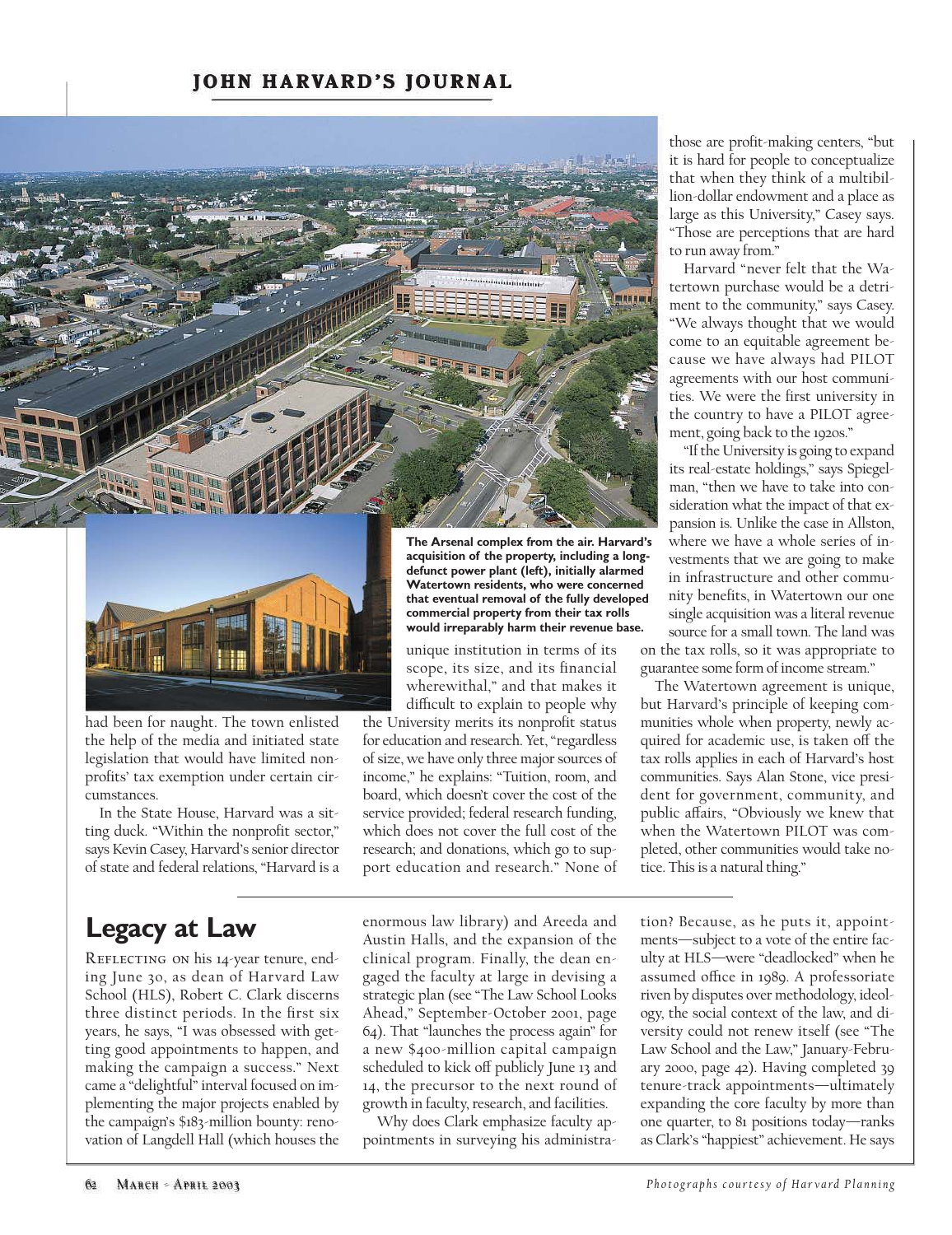the differences of opinion within academic law remain as "severe" as ever, but he managed to thaw the gridlock by chairing search committees, insisting on high scholarly and teaching standards, and just spending "a lot of time on task and not being too rigid on any one model" of recruiting.

The expanded faculty ranks and additional research resources have let the school burgeon. Today it offers 250 or so elective courses and research programs in fields from law and economics to East Asian and Islamic legal studies. As part of the new strategic plan, the faculty has focused on teaching, beginning with significantly smaller, more cohesive,

first-year class sections.

For those achievements, Clark's tenure ranks as "one of the major deanships in the history of the school," says Daniel R. Coquillette, J.D. '71, the Kissel visiting professor of law and Monan University Professor at Boston College, where he was law-school dean from 1985 to 1993. Coquillette is writing a two-volume history of HLS and puts Clark in the league of Joseph Story, who rescued the fledgling school 175 years ago ("when there was one student and one teacher—the best ratio in the school's history"); Christopher Columbus Langdell; Roscoe Pound; and Erwin Griswold.

In Clark's case, Coquillette cites three accomplishments. "He raised a simply phenomenal amount of money," not only in the campaign but through annual giving. (Those efforts and kind markets quadrupled the endowment to \$840 million.)

That mattered educationally, because HLS used the new funds to effect a "sea change" in its structure and

operations. HLS had long lived off what Coquillette calls its "pretty bad" but "extraordinarily profitable" student-teacher ratio, with relatively few faculty members conducting huge classes by the Socratic method. Given the school's dependence on tuition income, a rising burden of student debt in recent decades, and "the demands of modern professional education," he says, that model of funding and instruction "just doesn't cut it any more." Raising capital enabled the school in the past 10 years to effect a neat hat trick: expanding the faculty ranks, reducing class size in the new first-year structure, and extending its debt-relief program for graduates who end up in lower-income practices. "It was Clark who really did the heavy lifting" to make that possible, Coquillette says.

fundraising. Coquillette attributes that refocusing in part to Clark's insights about the need for "trained legal infrastructures" around the world—not necessarily American-style legal systems, but *some* legal framework for conducting commerce and securing equal protection and due process. That international vision, he says, can extend much further if the strategic plan is implemented.

Taking stock of the current state of the law, legal scholarship, and education for the profession, as distilled in the HLS plan, Clark suggests that interdisciplinary study, stronger connections to practice,

> and internationalization are likely to figure on his successor's agenda.

> In the longest perspective, Clark says, legal scholarship and the intellectual aspirations of law professors have become "much more serious." What was once delimited by practice and by studying doctrine and legal materials legislation, cases, regulations, and opinions—broadened gradually during the twentieth century to embrace analysis of the social implications of law. That initial effort became much more rigorous, beginning in the 1970s with the adoption of economic tools to assess antitrust issues, business law, contracts, and torts. Today, the use of concepts from disciplines such as political science and sociology has become almost commonplace.

This opening up of academic law, Clark warns, has two risks. To prevent "amateurish" use of the new disciplines, HLS recruits faculty members with advanced degrees in liberal arts as well as legal training, and invests in rigorous joint-degree programs, current and proposed: law and

economics, law and business, law and government.

To keep from getting "detached from law practice," HLS—unlike many other

**Robert C. Clark's tenure ranks among "the major deanships" in Harvard Law School history. A portrait of Dean Joseph Story hangs behind Clark.**